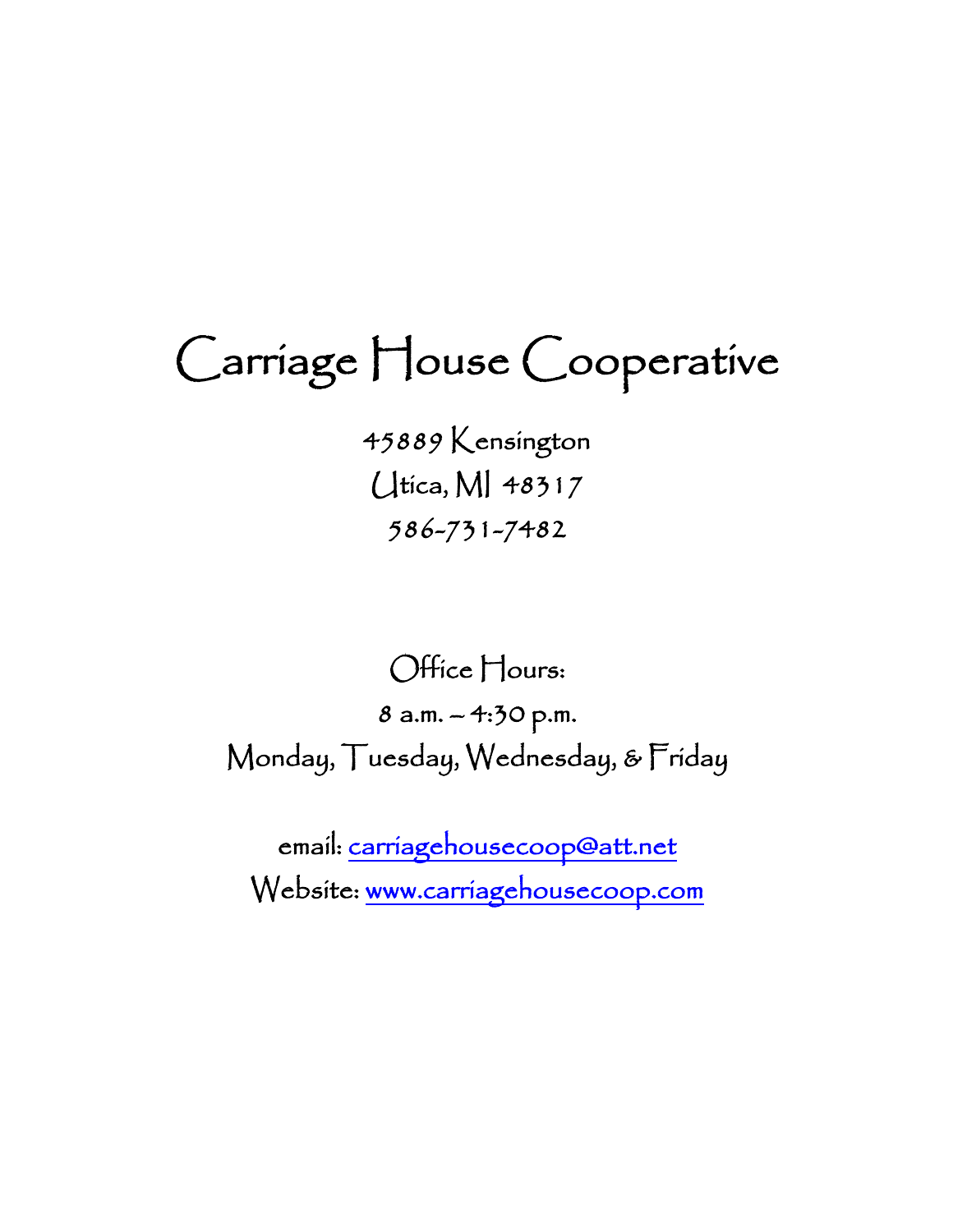# CHOOSE A TOWNHOUSE THAT IS RIGHT FOR YOU



One Bedroom Two Bedroom One Bath 1 % Bath



 600 sq. ft. 900 sq. ft. \$440 per month \$515 per month

Three Bedroom 1 ½ Bath 1100 sq. ft. \$568 per month

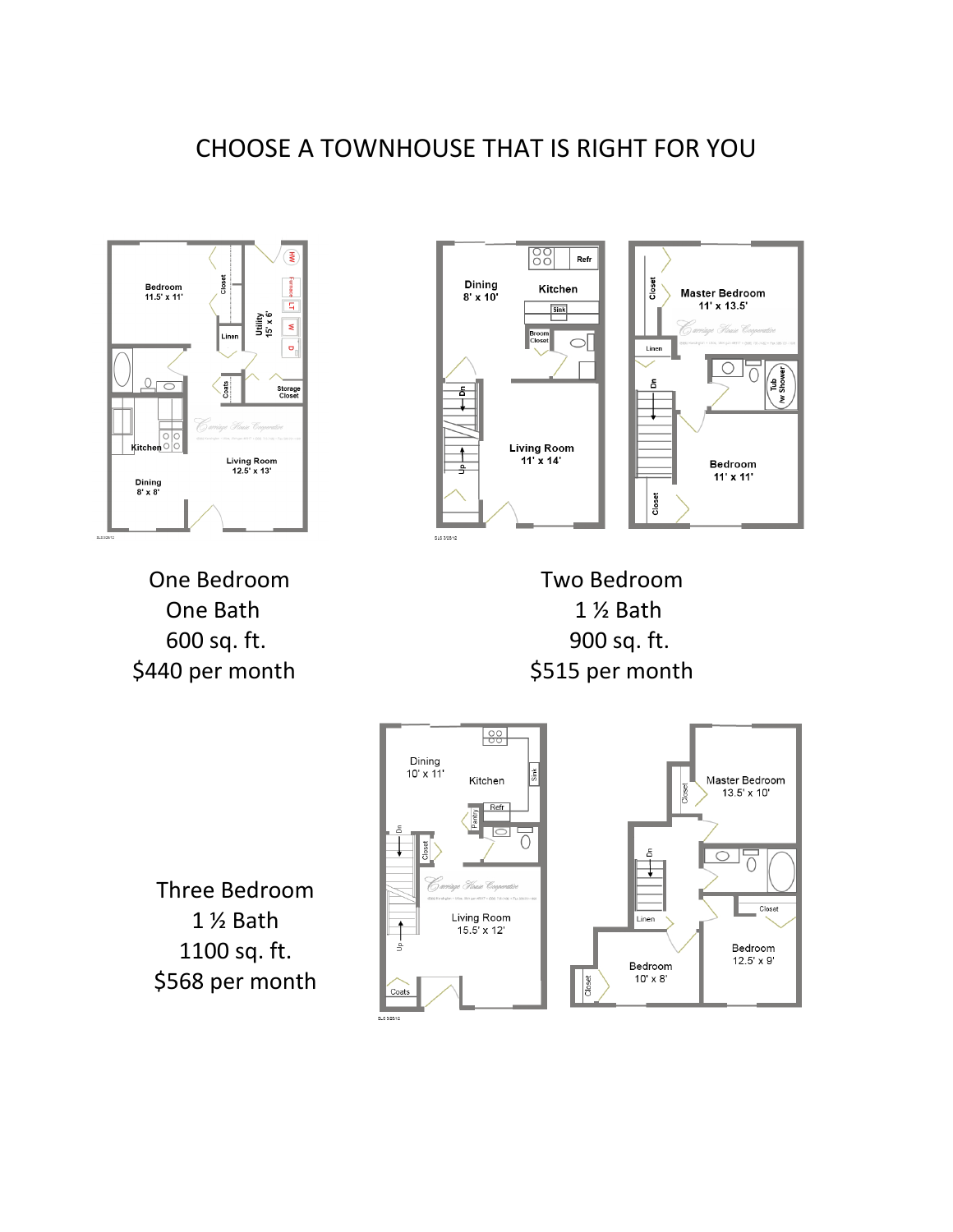#### **WHAT IS CARRIAGE HOUSE?**

Thank you for your interest in Carriage House Cooperative. Carriage House is a non-profit corporation which combines the quality of owning your own home without the hassle of maintaining it. It is a group of 138 townhouse units located in the City of Utica, east of Van Dyke, between M 59 and 21 Mile Road. Each family who resides in one of the townhouses owns a share (membership) in the Cooperative. A membership entitles you to an equal ownership in the Cooperative, and a vote in the operation of the Cooperative.

#### **APPLICATION PROCESS**

If you are interested in purchasing a membership and moving into the Cooperative, you may obtain an application from our Office. A \$75.00 application fee, which is used to process your application, is required when you return your application to the Office. This application fee is non-refundable.

Upon receiving this application, the guidelines and criteria set forth by the Board of Directors in qualifying to purchase a membership share, is submitted for approval to the Cooperative. After your application is approved you may go forward with a purchase of an available unit a member is marketing for sale. Usually available units are listed with Realtors but other times the share member is selling the unit share themselves, "For Sale by Owner".

For sale on the open market is the only way units are sold, as there is no waiting list held by the Cooperative, and it is solely the responsibility of the leaving member to sell or gift their unit out of their name and obligation to the buyer, in writing.

Sales are strictly between the buyer and seller. The Cooperative only handles the Occupancy Agreement; *after the buyer is approved and the real estate sale is completed.* 

#### **MEMBERSHIP**

At the time of closing each member indicates their intention to join the Cooperative by signing the Occupancy Agreement and understand and agree to the By Laws, Occupancy Agreement and the Book of Rules and Regulations of Carriage House Cooperative. Any other residents who will be living in the unit with the Member must also be approved by the Board of Directors and may sign the Occupancy Agreement as a resident. All Members will be responsible for the residents who also must agree to live in the Cooperative according to the above mentioned requirements. This agreement of membership will stipulate responsibilities and obligations and the Membership Certificate certifies the membership ownership rights in Carriage House Cooperative.

In addition to the purchase price of the unit, the purchaser must pay a one- time membership fee to Carriage House Cooperative.

With regard to the outgoing member, any monies owing the cooperative at the time of closing must be paid in full before the sale can be finalized. Until that time monthly carrying charges and any monies owing will continue to be owed to the Cooperative from the seller until paid in full.